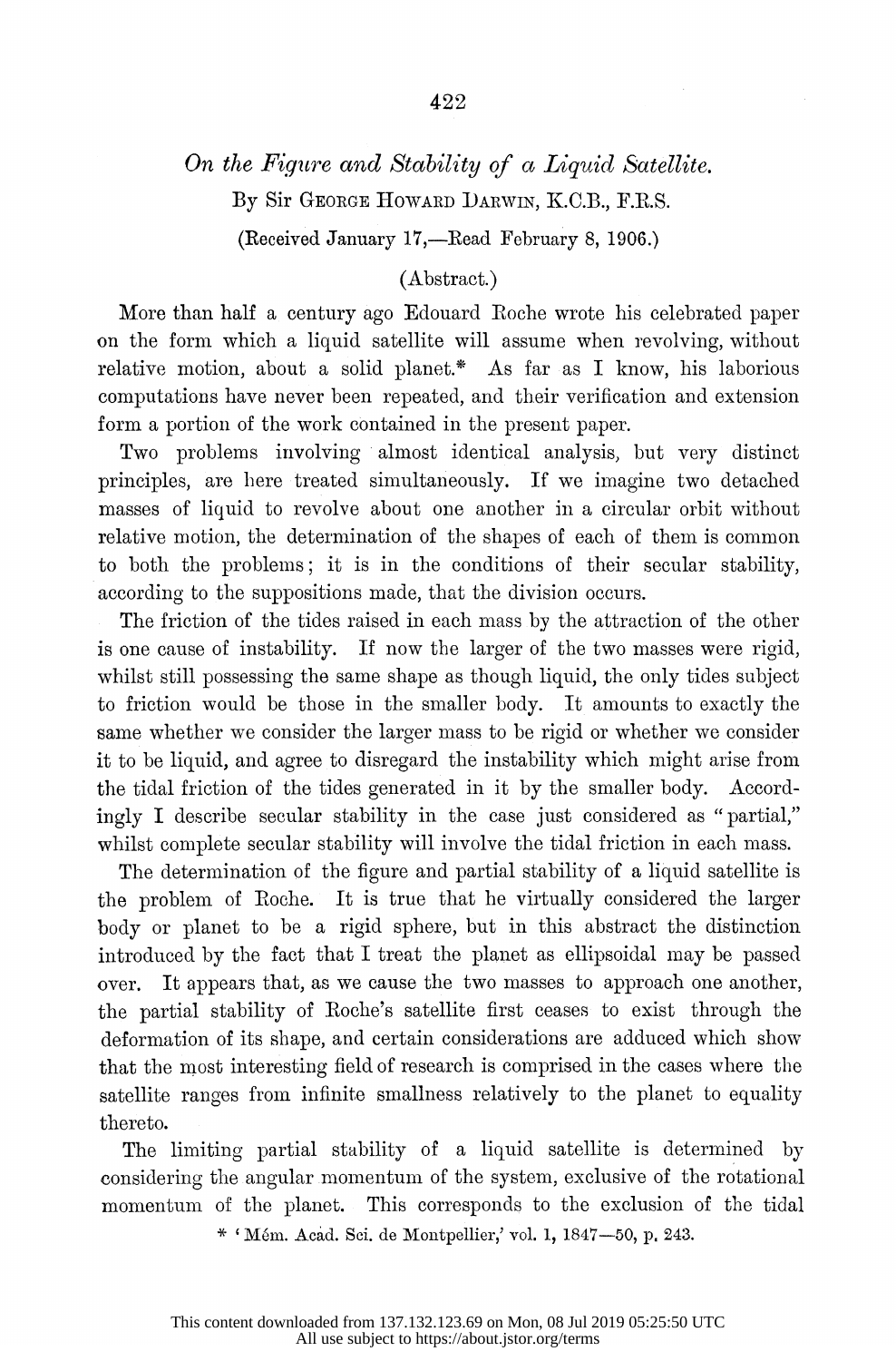friction of the tides raised in the planet. For any such given angular momentum there are two solutions, if there is any. When these two solutions coalesce for minimum angular momentum, we have found a figure of bifurcation; for any other larger angular momentunm one of the solutions belongs to an unstable series and the other to a stable series of figures. Thus, by determining the figure of minimum partial angular momentum, we find the figure of limiting partial stability.

 The only solution for which Roche gave a numerical result was that in which the satellite is infinitesimal relatively to the planet. He found that the nearest possible infinitesimal satellite (whieh is also in this case the satellite of limiting partial stability) has a radius vector equal to 2 44 radii of its spherical planet. He showed the satellite to have an ellipsoidal figure, and stated that its axes were proportional to the numbers 1000, 496, 469. In the paper the problem is solved by more accurate methods than those used by Roche, and it is proved that the radius vector is 2 4553, and that the axes of the ellipsoid are proportional to 10,000, 5114, 4827. The closeness with which his numbers agree with these shows that he must have used his graphical constructions with great care.

For satellites of finite mass the satellite is no longer ellipsoidal, and it becomes necessary to consider the deformation by various inequalities, which may be expressed by means of ellipsoidal harmonic functions

 The general effect for Roche's satellites of finite mass in limiting partial stability is that the ellipsoidal form is very nearly correct over most of the periphery of the satellite, but at the extremity facing the planet there is a tendency to push forth a protrusion towards the planet. In the stable series of figures up to limiting stability this protrusion is of no great magnitude, but in the unstable series it would become strongly marked. When the unstable figure becomes much elongated, we find that it finally overlaps the planet, but before this takes place the approximation has become very imperfect.

Turning now to the case of complete secular stability, where the tidal friction in each nmass is taken into account, we find that for an infinitely small satellite limiting stability occurs when the two masses are infinitely far apart. It is clear that this must be the case, because a rotating liquid planet will continue to repel its satellite so long as it has any rotational momentum to transfer to orbital momentuum through the intervention of tidal friction. Thus an infinitesimal satellite will be repelled to infinity before it reaches the configuration of secular stability. As the miass of the satellite increases, the radius vector of limiting stability decreases with great rapidity, and for two equal masses, each constrainedly spherical, the configuration is reached when the radius vector is 2-19 times the radius of either body.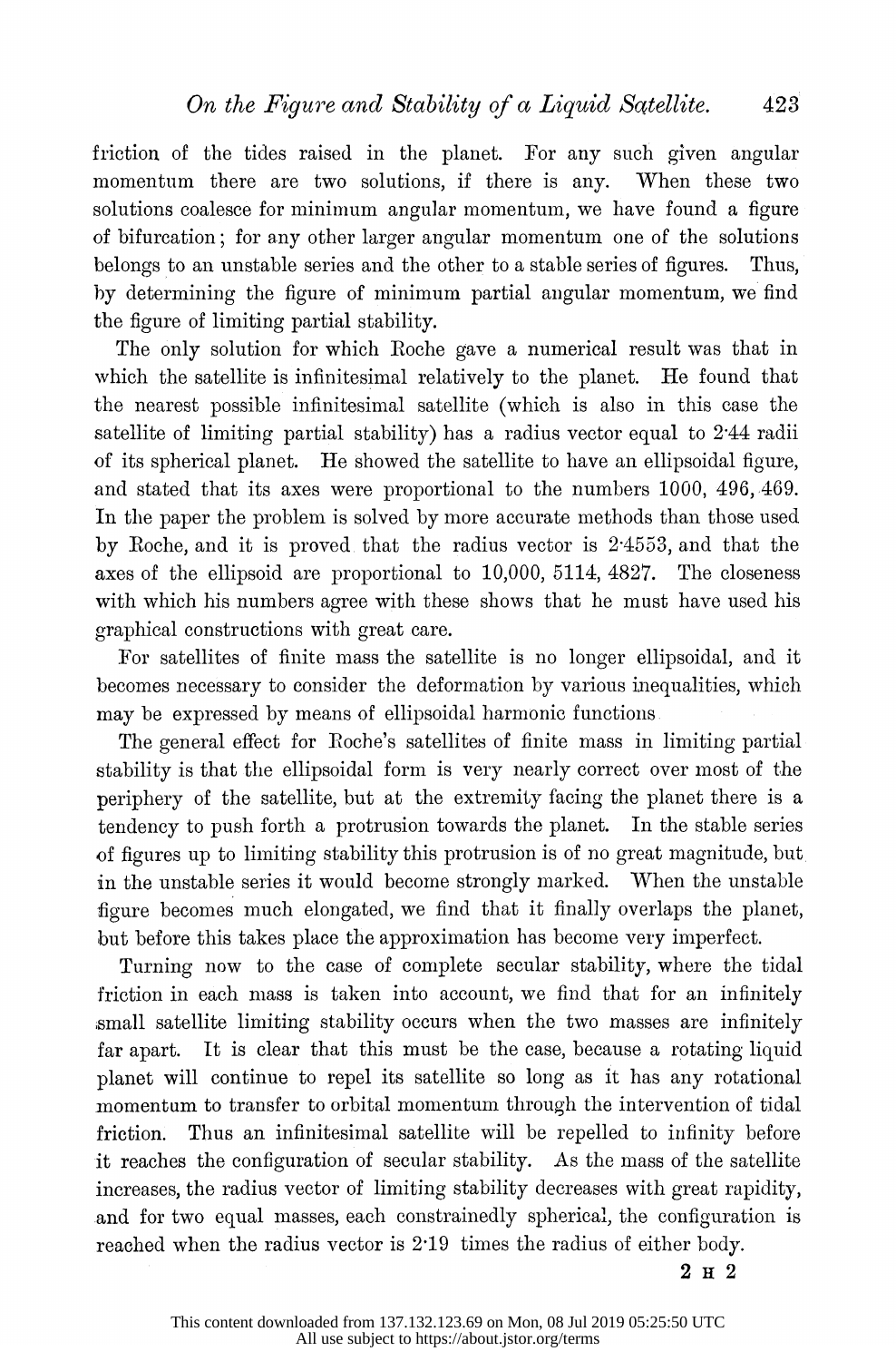When we pass to the case where each liquid mass is a figure of equilibrium, the radius vector for limiting stability is still infinite for the infinitely small satellite, and diminishes rapidly for increasing mass of the satellite. When the two masses are equal the radius vector of limiting stability is 2-638 times the radius of a sphere whose mass is equal to the sum of the masses of the two bodies. This radius vector is considerably greater than that found in the case of the two spheres, for the 219 radii of either sphere, when expressed in the same unit, is only 1-74. Thus the deformations of the two masses forbid them to approach with stability so near as when they were constrainedly spherical.

 In all these cases of true secular stability, instability supervenes through tidal friction, and not, as in the case of Roche's problem, through the deformation of figure.

When Poincaré announced that there was a figure of equilibrium of a single mass of liquid shaped something like a pear, he also conjectured that the constriction between the stalk and the middle of the pear would become developed until it was a thin neck; and yet further that the neck might break and the two masses become detached. The present revision of Roche's work was undertaken in the hope that it would throw some light on the pear-shaped figure in the advanced stage of development.

 As a preliminary to greater exactness, the equilibrium is investigated of two masses of liquid each constrainedly spherical, joined by a weightless pipe. Through such a pipe liquid can pass from one mass to the other, and it will continue to do so until, for given radius vector, the masses of the two spheres bear some definite ratio to one another. In other words, two spherical masses of given ratio can be started to revolve about one another in a circular orbit, without relative motion, at such a distance that liquid will not pass through a pipe from one to the other.

The condition for equilibrium is found to be expressible in the form of a cubic equation in the radius vector, with coefficients which are functions of the ratio of the masses. Only one of the three roots of the cubic has a physical meaning, and in all cases the two masses are found to be very close together; but the system can never possess secular stability.

 When the masses are no longer constrainedly spherical the equation of condition for equilibrium, when junction is effected by a weightless pipe, becomes very complicated and can only be expressed approximately. It appears that in all cases, even of Roehe's ellipsoids in limiting stability, the masses are much too far apart to admit of junction by a pipe; but when we consider the unstable series of much elongated ellipsoids, it seems that such junction is possible, although the approximation is too imperfect